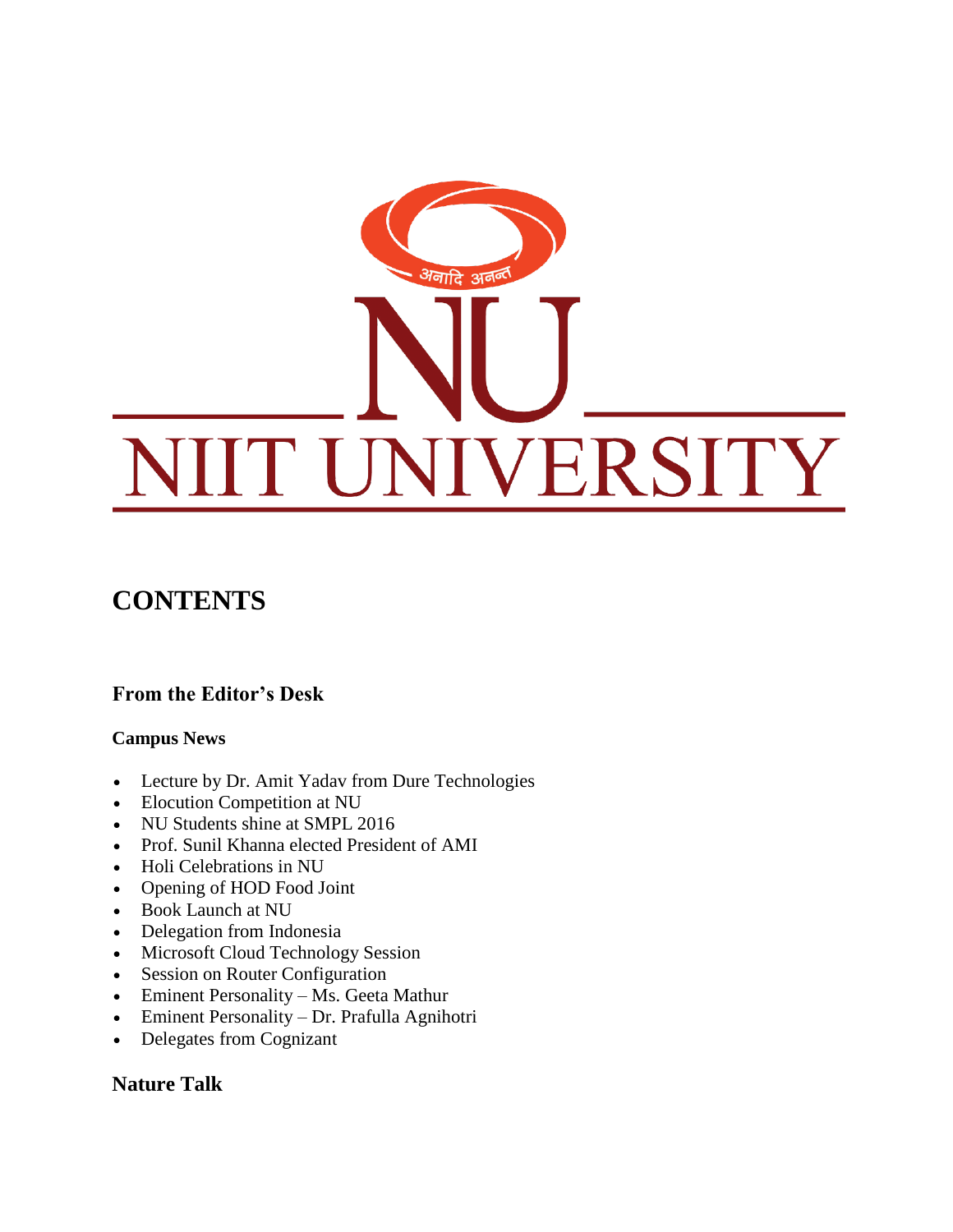Himalayan Quail

### **NU Ayurveda Health Club**

Aamla

### **Student Editorial Special**

Yosemite Firefall

#### **Expressions**

- Squirrel Squirrel
- First step into the real world

#### **Achievements**

**Research @ NU**

# **From the Editor's Desk**

#### **Dear Readers,**

As the semester is coming to an end, different people are working for different ends in mind. The faculty members are busy finishing their syllabus, and students worried about mountainous syllabus, the newsletter team strives to uphold the deadlines and provide the newsletter on time. So, we are here again with another monthly issue of NU Newsletter.

The campus saw quite some activity and all has been covered diligently by our reporters. The Ayurveda club presents an interesting study on the uses of Amla. The Student Editorial section and the Expressions section have interesting reads for our readers.

With these words, I present to you, the April 2016 issue of NU Newsletter.

Happy Reading!

Best Wishes,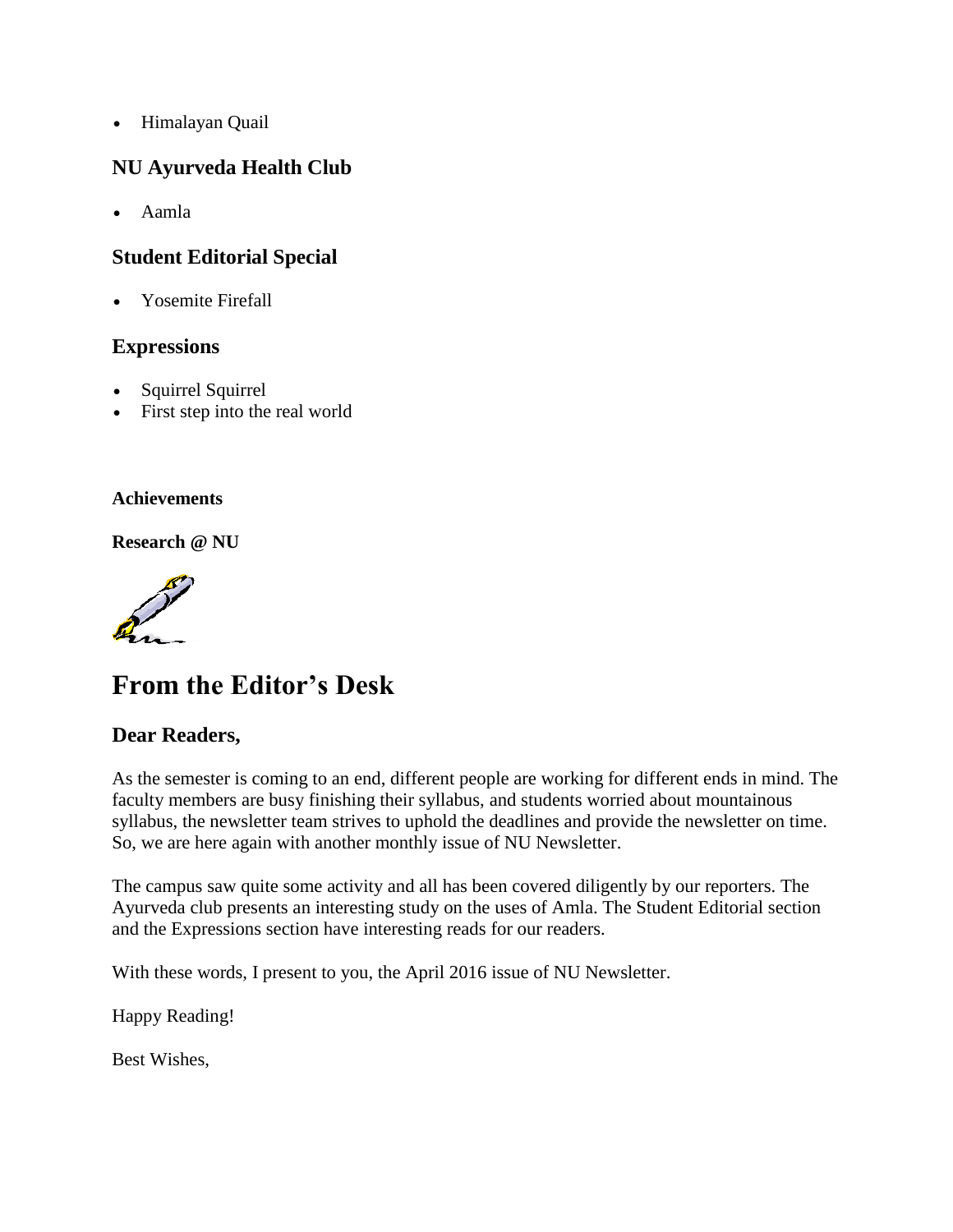#### **Anshima P Srivastav**

**Editor In-Charge,**

**NU Newsletter**

**[anshima.Srivastava@niituniversity.in](mailto:anshima.Srivastava@niituniversity.in)**

# **Campus News**



# **Lecture by Dr. Amit Yadav from Dure Technologies:**

Mr. Amit Yadav from Dure Technologies visited NIIT University on 4th March, 2016. He gave a presentation about his company and had an interaction with the students regarding a meaningful long term partnership with NU and subsequent internship and placement opportunities for them.

## **Elocution Competition at NU**

An elocution competition was held in the campus on 9th March, 2016 in the Auditorium. The participants showed their oratory skills and captivated the audience with their mesmerizing performances on the stage. After a good number of inspiring and wonderful speeches, three of our students finally emerged as winners, Sanya Mittal (B. Tech III) was placed first, Rajat Rai (B. Tech II) stood second and Nirali Sampat (B. Tech II) stood third.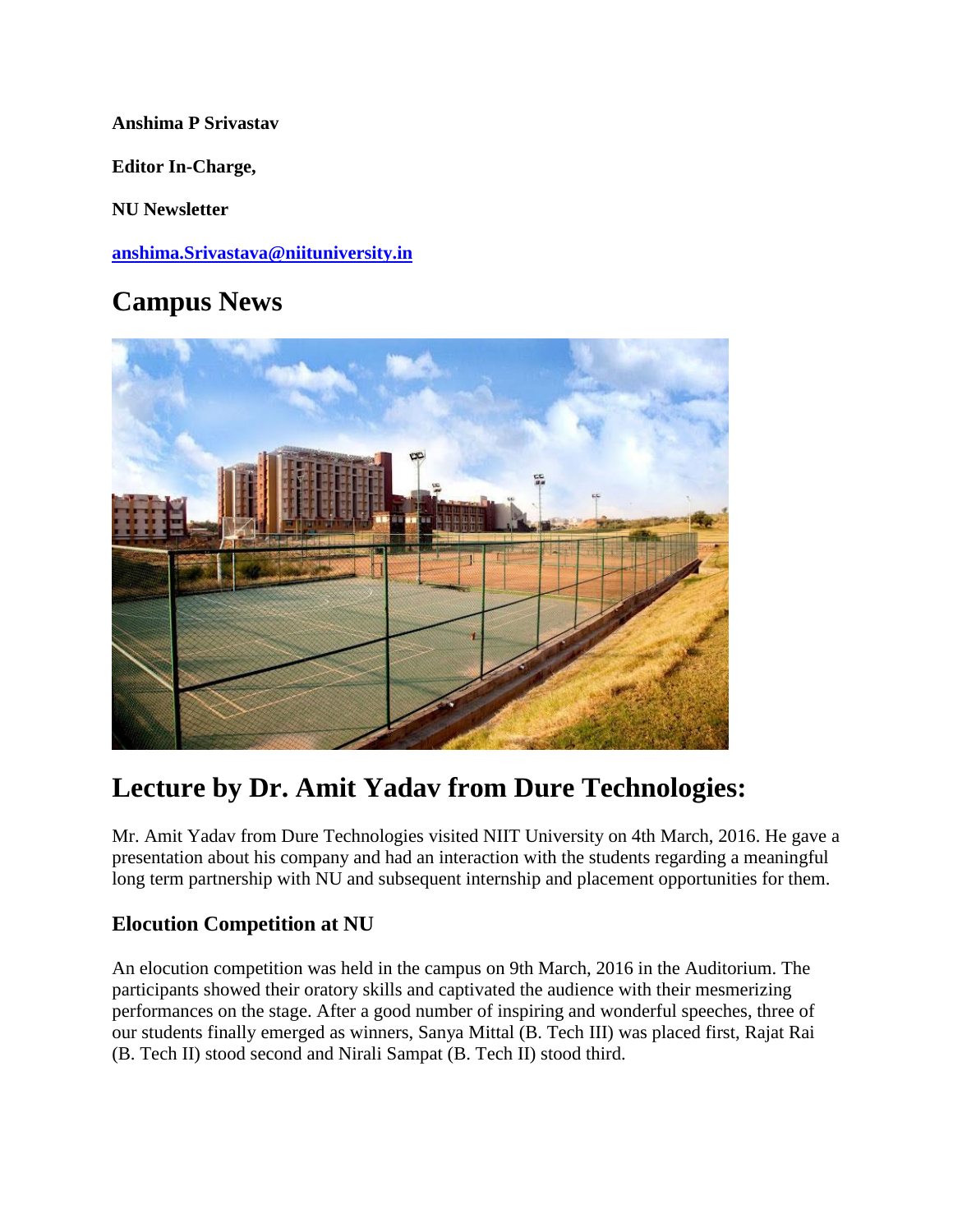



## **NU Students shine at SMPL 2016**

NU students participated in the cricket league SMPL, organised by St. Margaret Engineering College, Neemrana. They competed against the home team St. Margaret in their first match on 1st March, 2016 and put on a brilliant effort with both the bat and the ball, to defeat them by a margin of 9 runs.

## **Holi Celebrations in NU**

Holi was celebrated on the campus in the evening of 17th March, 2016. Students, as well as some of the faculty members, played and danced for a long time as the festival of colours brought them closer



## **Opening of HOD food joint**

A new food-serving joint, Hot Oven Delivery, commenced operations in the campus on 14th March, 2016, replacing the earlier operational Food Park. The feedback from students was generally positive.

## **Book Launch at NU**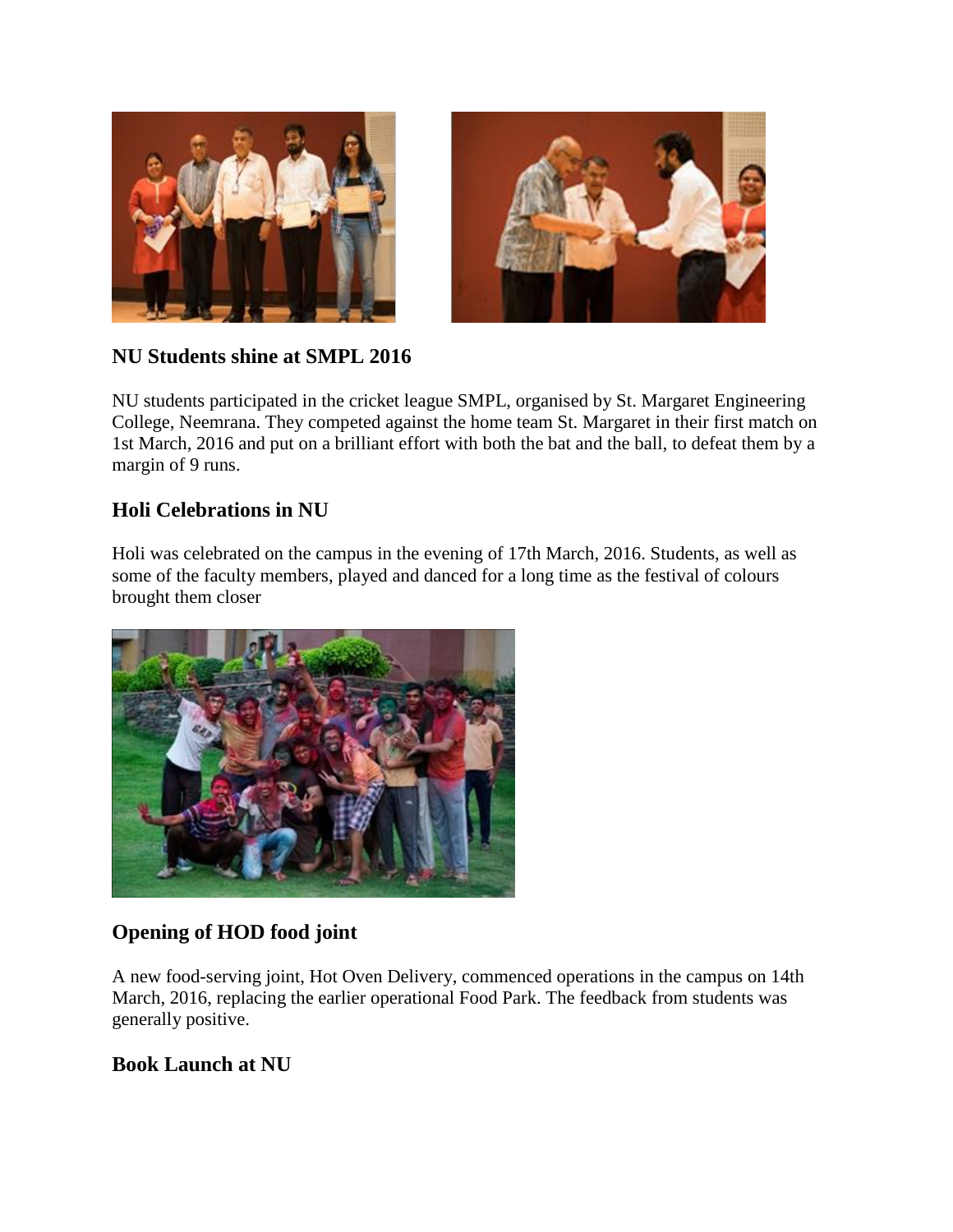An event for the launch of a book named 'Bhor Se Saanjh' by Apoorva Garg was held on the NU campus on 5th March, 2016. The book launch event also consisted of a great performance by 'The Project Unplugged'.



## **Shramdaan 2016**

The Anti-Litter Campaign, along with the students of B.Tech.III and B.Tech.I, participated in Shramdaan 2016. The programme was held on 13th March, 2016, with 22 people from NU, which included faculty and staff members of NU. The Shramdaan drive was held in Majrakath village. People of varying ages were present, starting from 15 to 60. The determination with which they dug and collected the soil place was commendable. They showed the NU students that age does not matter , it's your willingness that drives you to work. Every NUite contributed in Shramdaan by either digging the land or by taking the collected soil to a particular place. The drive went on for 2 hours and it was a good initiative.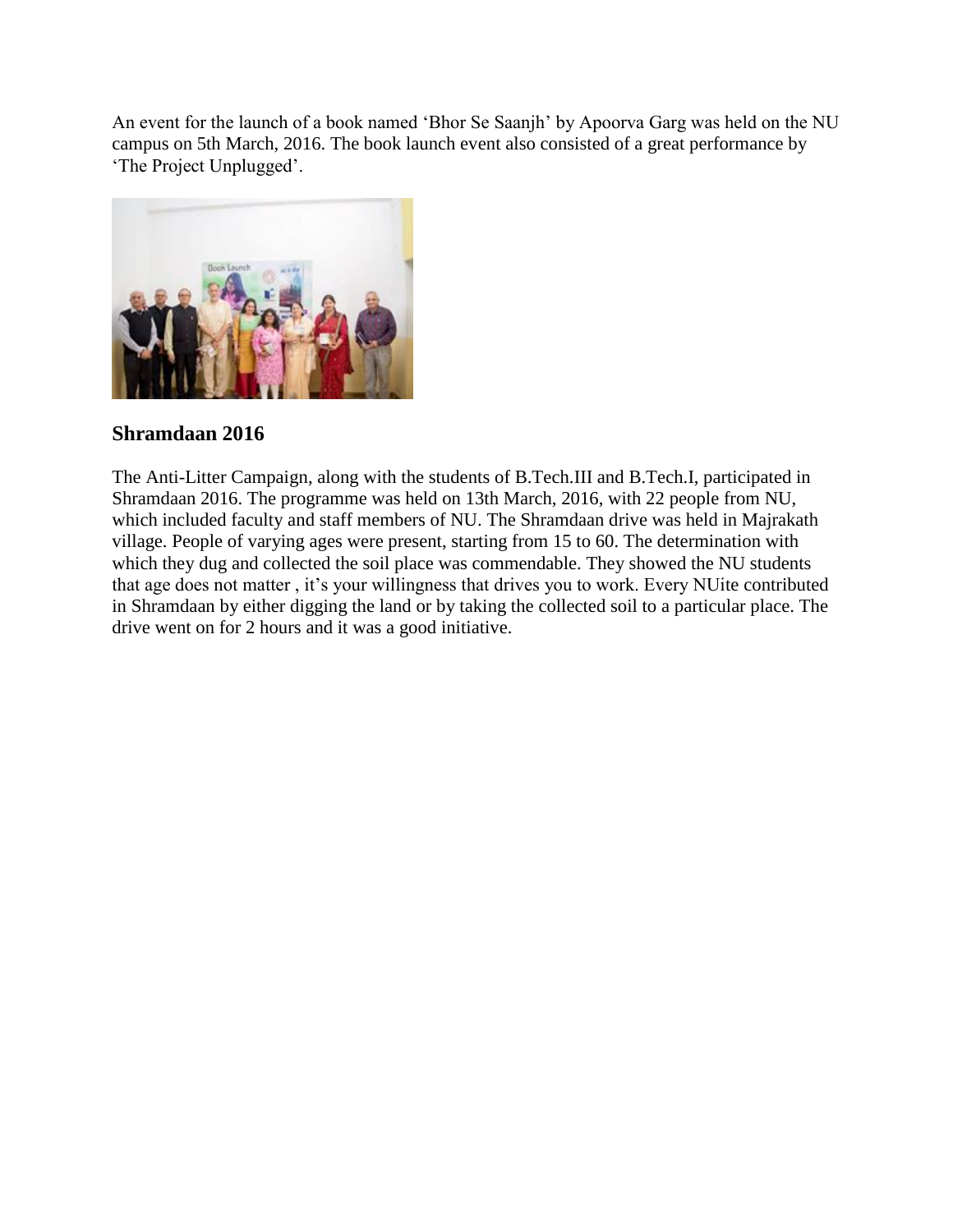





## **Delegation from Indonesia**



A five-member delegation from the University of Indonesia, visited NU Campus on 14th March, 2016. Members of the delegation were from different educational institutions of Indonesia. They were accompanied by Mr. Cinky Priyanto of NIIT, Indonesia.

On their arrival, they were received by Major Gen. (Retd.) A. K Singh, Dr. Kapil Pandla and Dr. Shivendra Mathur. During the visit, they interacted with Prof. Parimal Mandke, Prof. Sunil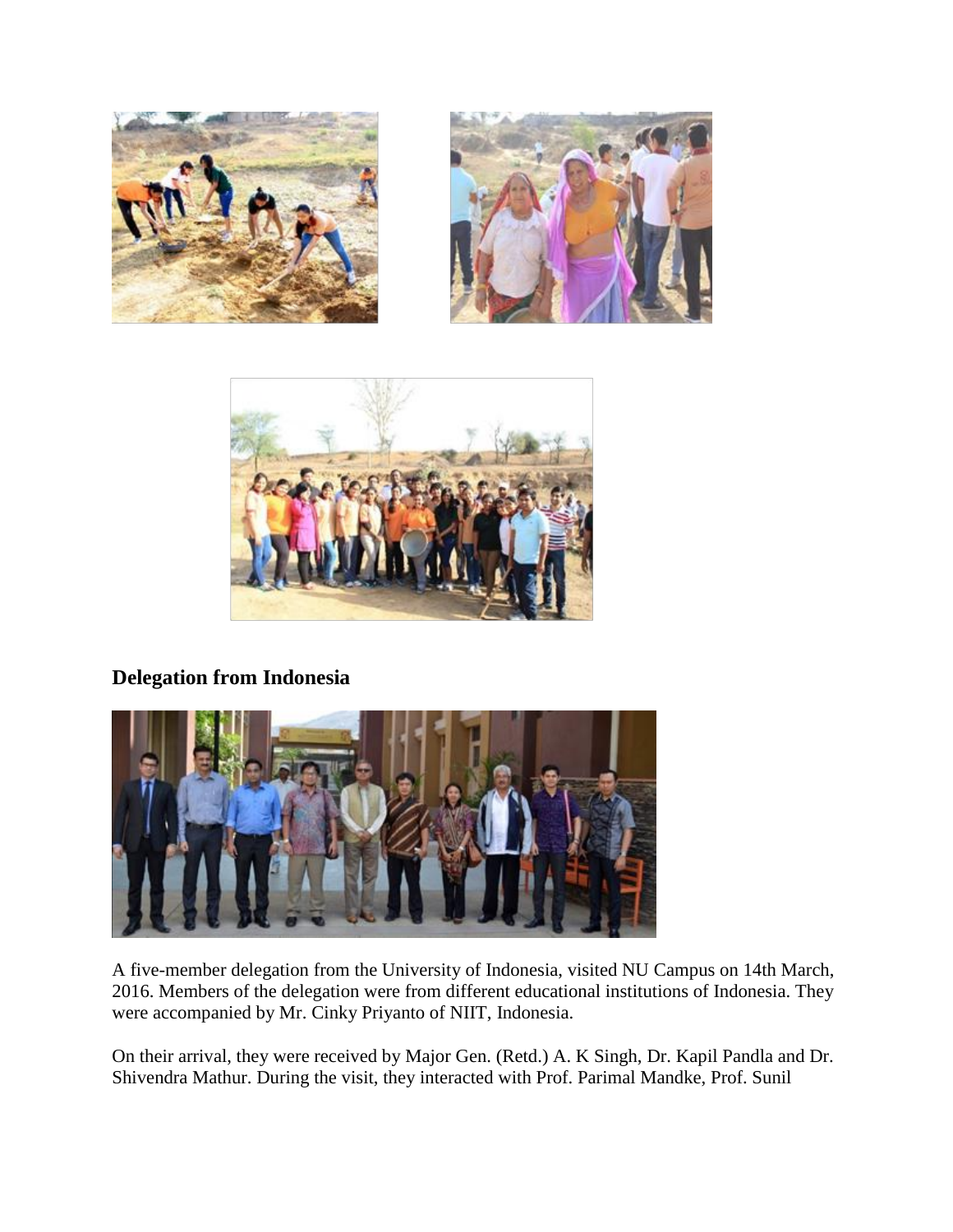Khanna, Vice- President NU. Finally, the visitors took a campus tour and planted trees before leaving for Gurgaon.

## **Microsoft Cloud Technology Session**



Microsoft conducted a two day technical session from 12th–13th March, 2016 on 'Microsoft Azure Cloud technology and IoT (Internet of Things)'. This session was headed by technical experts from Microsoft. NU students got an excellent opportunity for hands-on experience with various developer tools and exclusive Microsoft products.

## **Session on Router Configuration**



A special training session was conducted on 11th March, 2016 for B.Tech.III (CSE/ECE) by NIIT Ltd. on 'Basics of Router Configuration'. Experts from NIIT were:

- Mr Anil Kumar Sharma, Divisional Manager, IT Infra, NIIT Ltd
- Mr Amit Garg, Network Consultant, NIIT Ltd.

This session also witnessed the presence of the NU Leadership Team.

## **Eminent Personality – Ms. Geeta Mathur**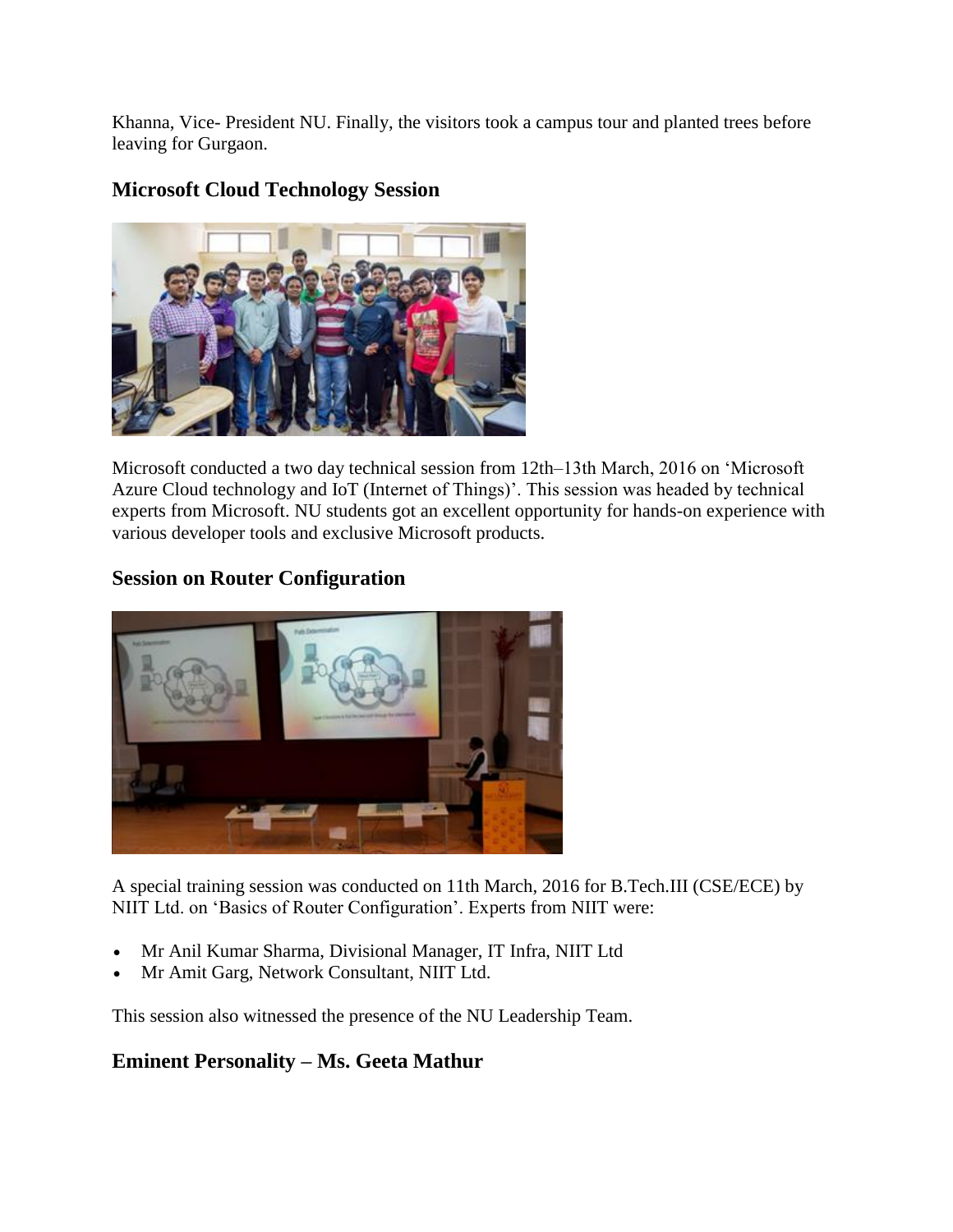

Ms. Geeta Mathur, Chairperson of the Audit Committee, NIIT Ltd., visited NIIT University on 1st March, 2016.

During the visit, she had a very engaging discussion with NU students on the topic 'Potential Start-ups'. The session was chaired by Mr. Rajendra S. Pawar, Founder, NIIT University.

### **Eminent Personality – Dr. Prafulla Agnihotri**



Dr. Prafulla Agnihotri, Director IIM,Trichy, visited NIIT University on 1st March, 2016. He was accompanied by Dr. Smarajit Dey, Member, BOM, NIIT University. During the visit, he had a discussion with Mr. Rajendra S. Pawar, Founder, NIIT University, regarding possible collaboration/association with NU.

### **Delegates from Cognizant**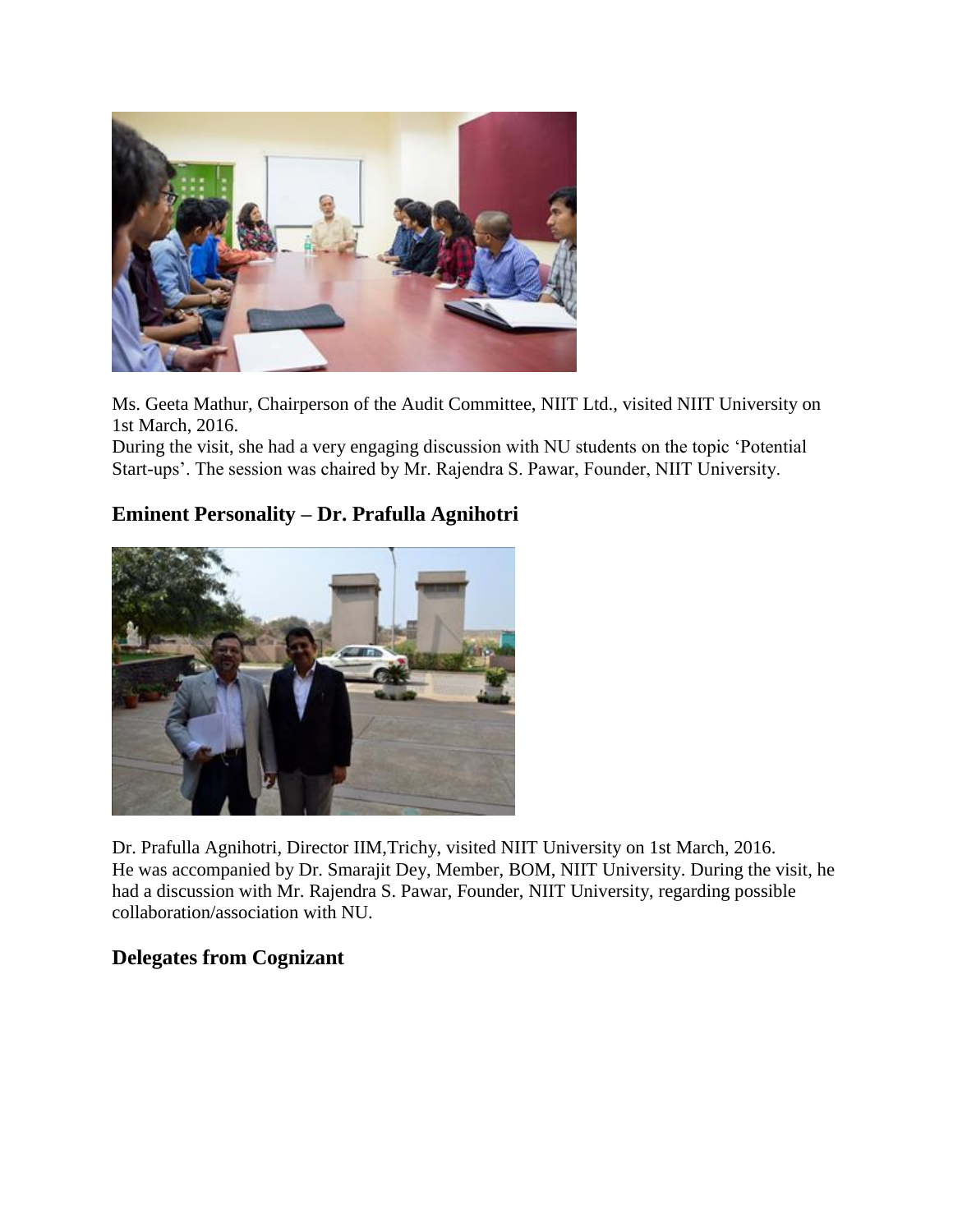

A four-member delegation from Cognizant visited NU on 29th February, 2016 & 01st March, 2016. Members of the delegation were:

- Mr. Chandrasekaran Ramakrishnan, Group Chief Executive (Technology & Operations), Cognizant
- Mr. Srikanth Srinivasan Senior Director, Human Resources
- $\bullet$  Mr. Ashok Ranjith R Human Resources, Talent Acquisition
- Mr. Sameer Dhanrajani Business Leader @ CTS

During the visit, they had a detailed discussion with the President, Leadership Team, Area Heads and Faculty Members of Computer Science regarding collaboration with NIIT University in the area of data sciences. Mr. Rajendra S. Pawar, Founder, NIIT University, presided over this high level meeting with the eminent delegates from Cognizant.

## **Nature Talk**



## **HIMALAYAN QUAIL**



NThe Himalayan Quail (Ophrysia superciliosa) or Mountain Quail is a medium-sized quail belonging to the pheasant family. It was last reported in 1876 and is feared extinct. This species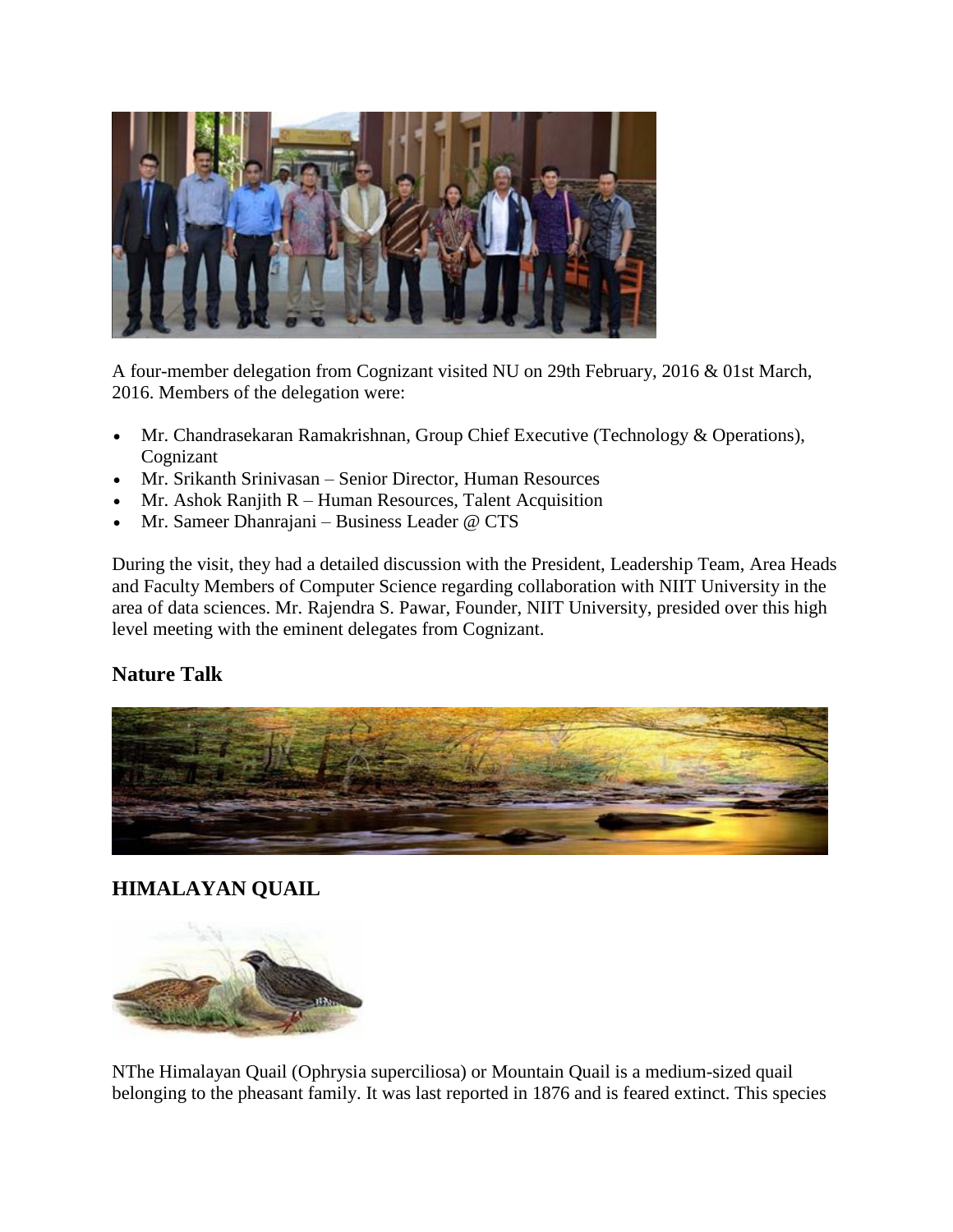was known from only 2 locations (and 12 specimens) in the western Himalayas in Uttarakhand, north-west India. The last verifiable record was in 1876 near the hill station of Mussoorie. The red bill and legs of this small, dark quail and white spots before and after the eye make it distinctive. The male is dark grey with bleak streaks and a white forehead and supercilium. The female is brownish with dark streaks and greyish brow. Like the male it has a white spot in front of the eye and a larger one behind the eye.

## **STATUS AND CONSERVATION**

Recent Indian records seem unlikely given that the area is well populated, the habitat extensively altered by human activity, and recent surveys have not located birds. Tourism is a key economic factor of the region, so it seems unlikely that these birds could escape the eyes of observers. However there is no evidence and the habitat available here is no longer suitable due to the population pressure. The early 1990s 'sightings' seem to have been based on a misidentification; the habitat type in the area in question is different (conifer forest) anyway. In addition, there is a recent set of possible sightings around Nainital in 2003.

Judging from the species' known distribution and habitat requirements, it is possible that it was present in western Nepal too or even still is. However, a series of late 20th century scientific expeditions to Uttarakhand, including by respected organizations such as the Bombay Natural History Society (BNHS) have failed to turn up evidence of the species. Yet, the species has not been formally declared 'extinct' by IUCN.

Divya Sara Kurian B. Tech.(Batch 2013-17)

# **NU Ayurveda Health Club**

## **AAMLA**



Aamla is full of medicinal properties and is the richest possible natural source of vitamin 'C'. It contains essential elements for keeping our body healthy and resistant to germs and infections. It is capable of setting right any imbalance in any of the three basic elements of the body – vata (the air), pitta (the fire) and kapha (the water).

The best property of this fruit is that it doesn't shed its ambrosial qualities even if it is dried totally or heated on fire. Its extreme richness in vitamin 'C' is not only good when consumed internally but equally beneficial when applied over the skin or hair. It is a well-known fact that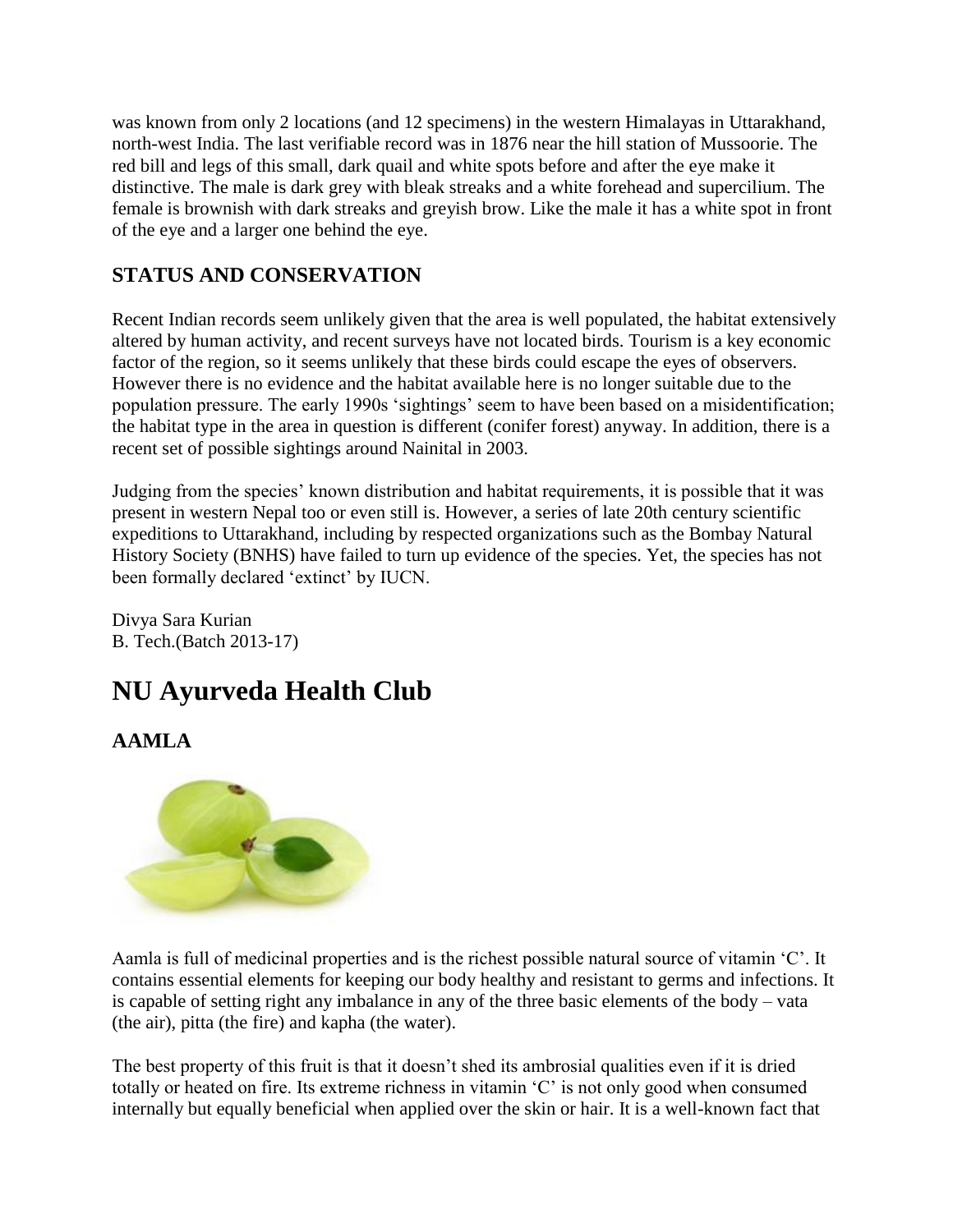all the natural dyes have contents of Aamla liberally mixed in it. Even if you apply Aamla paste on your hair, it can turn gray hair into black.

Aamla is one of the essential ingredients of 'triphala' churna (powder). This is the most important and most popular combination of Indian herbs in Ayurvedic system of medicine. The other two ingredients are known as 'Harda' & 'Behda'. The combination of these three super herbs is so wonderful that it can create miraculous results in the body and mind. It has the power to balance tridosha (imbalance of vata, pitta and kapha).

Aamla sherbet (extract the juice of fresh Aamla; better to heat a bit in hot water, blend in food processor, and then extract the juice by squeezing). Add to this fresh juice, some rose water for flavour. Keep in a glass bottle with some preservatives and add sugar to taste when serving. This sherbet is an ideal tonic during the summers. Have a glass of this sherbet early in the morning to pass your day comfortably. This sherbet is especially efficacious to cure even the chronic piles and bleeding from any unknown origin.

Aamla is used as a medicine to cure the diseases/disorders and ailments such as acidity, baldness, boils in the mouth, cataract, chicken-pox, common cold, common cough, cuts, constipation, chronic headache, chronic fever, darkness before the eyes, discharge of albumin, dryness in the body, diabetes, dyspepsia, dysentery, eye troubles (redness etc.), early ejaculation, general debility, gout, hoarse voice, hair-loss, high blood pressure, hydrocele, hysteria, indigestion, itching on the body, impure blood, eruptions, jaundice, loose motions, lice in hair, loose vagina, menstrual disturbance, migraine, nose bleeding, navel displacement, obesity, pimples, piles, poisonous insect-bite, rashes, restlessness, small-pox spots, stomach disorders, urinary troubles(burning or bleeding urine).

Jagan Reddy and Diamond Telagathoti B. Tech (2014-18) NU Ayurveda Health Club

## **Student Editor Special**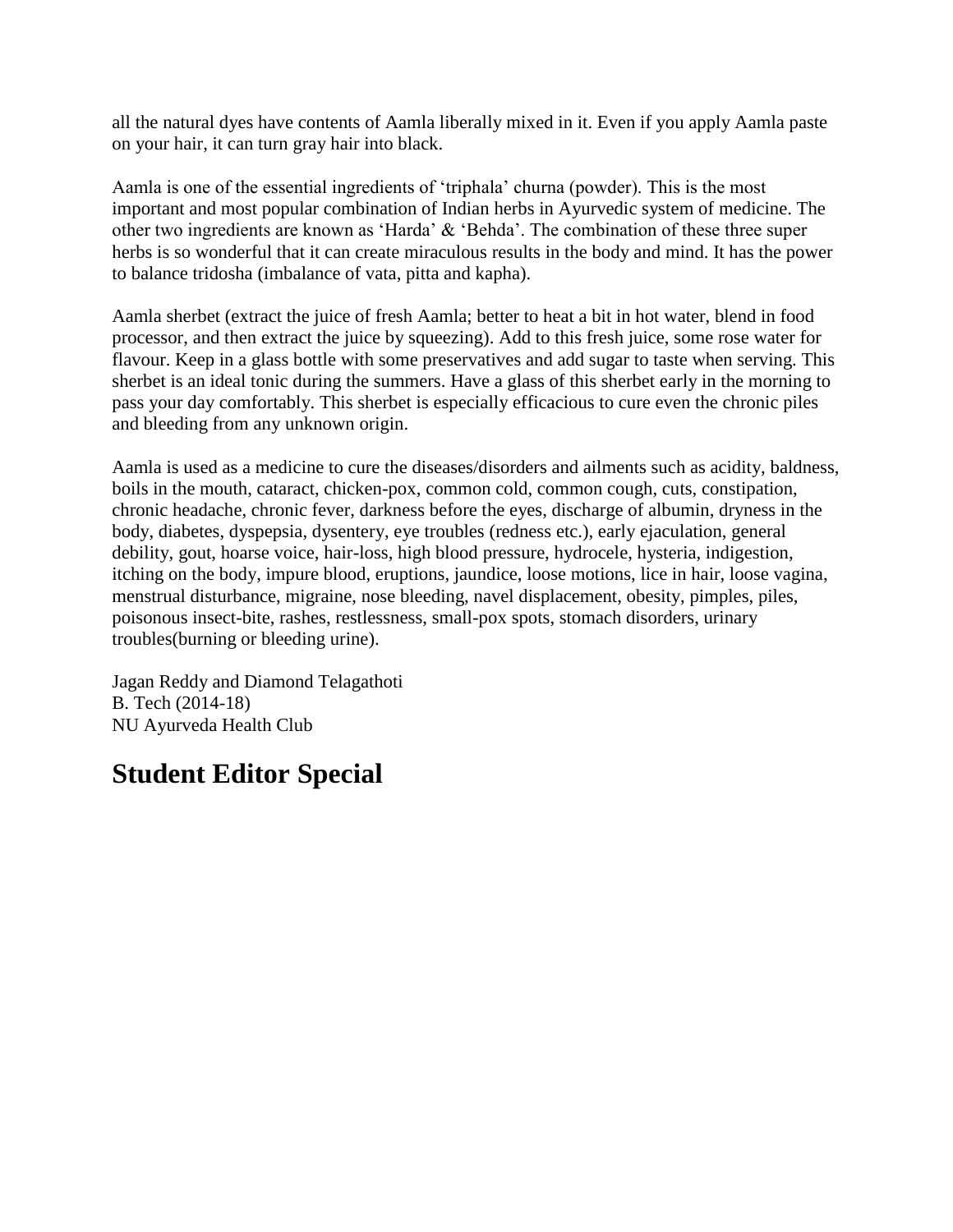

#### **Yosemite Firefall**

The Yosemite Firefall was a summer time event that began in 1872 and continued for almost a century, in which burning hot embers were spilled from the top of Glacier Point in Yosemite National Park to the valley 3,000 feet below. From a distance it appeared as a glowing waterfall. The owners of the Glacier Point Hotel conducted the firefall. History has it that David Curry, founder of Curry Village, would stand at the base of the fall, and yell "Let the fire fall," each night as a signal to start pushing the embers over.

Firefall ended in January 1968, when the National Park Service ordered it to stop because the overwhelming number of visitors that it attracted trampled meadows to see it, and because it was not a natural event. NPS wanted to preserve the Valley, returning it to its natural state. The Glacier Point Hotel was destroyed by fire one year later and was not rebuilt. The Firefalls were performed at 9 p.m. seven nights a week as the final act of a performance at Camp Curry.

Now, the Horsetail Fall is a seasonal waterfall that flows in the winter and early spring. The fall occurs on the east side of El Capitan. If Horsetail Fall is flowing in February and the weather conditions are just right, the setting sun illuminates the waterfall, making it glow orange and red. This natural phenomenon is often referred to as the 'Firefall', a name paying homage to the manmade Firefall that once took place in Yosemite.

This waterfall descends in two streams side by side, the eastern one being the larger, but both quite small. The eastern one drops 1,540 feet (470 m), and the western one 1,570 feet (480 m), the highest fully airborne waterfall in Yosemite that runs at some point every year. The waters then gather and descend another 490 feet (150 m) on steep slabs, so the total height of these waterfalls is 2,030 ft. (620 m) to 2,070 ft. (630 m).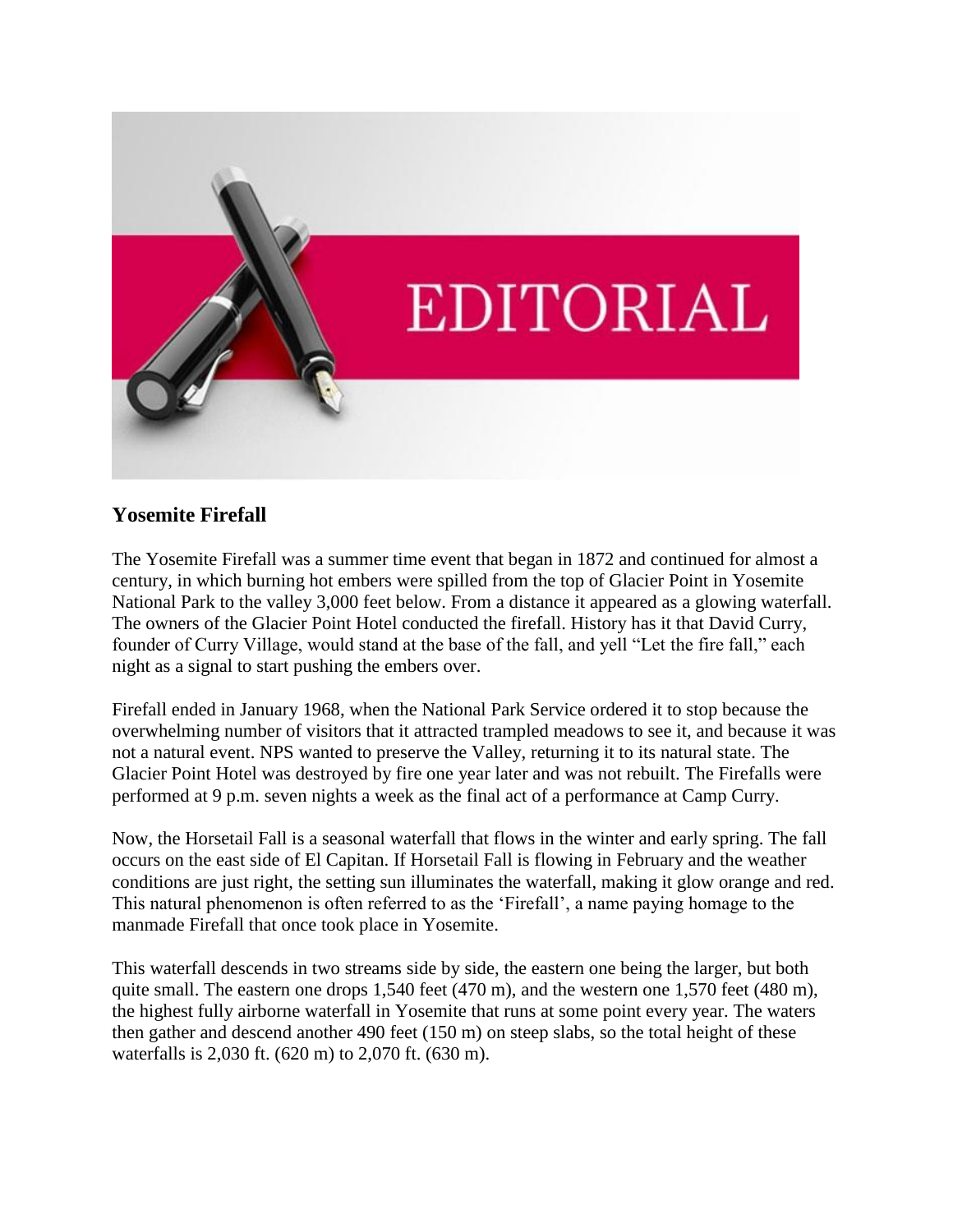

**Ayushi Goel** B. Tech. (Batch 2015-19)

## **Expressions**



## **Squirrel Squirrel**



Squirrel squirrel, you are so lovely Your voice is so sweet, and you look like joey (baby kangaroo) Squeak that comes from your voice, touches my heart Removes my loneliness and fills me with joy Sometimes you look at me, as if I am known to you So you move slowly towards me Sometimes you are fearful of me, and you continue to look at me And then, you run away each time if you see me coming towards you You are so lovely, you are so lovely Squirrel squirrel, you are so lovely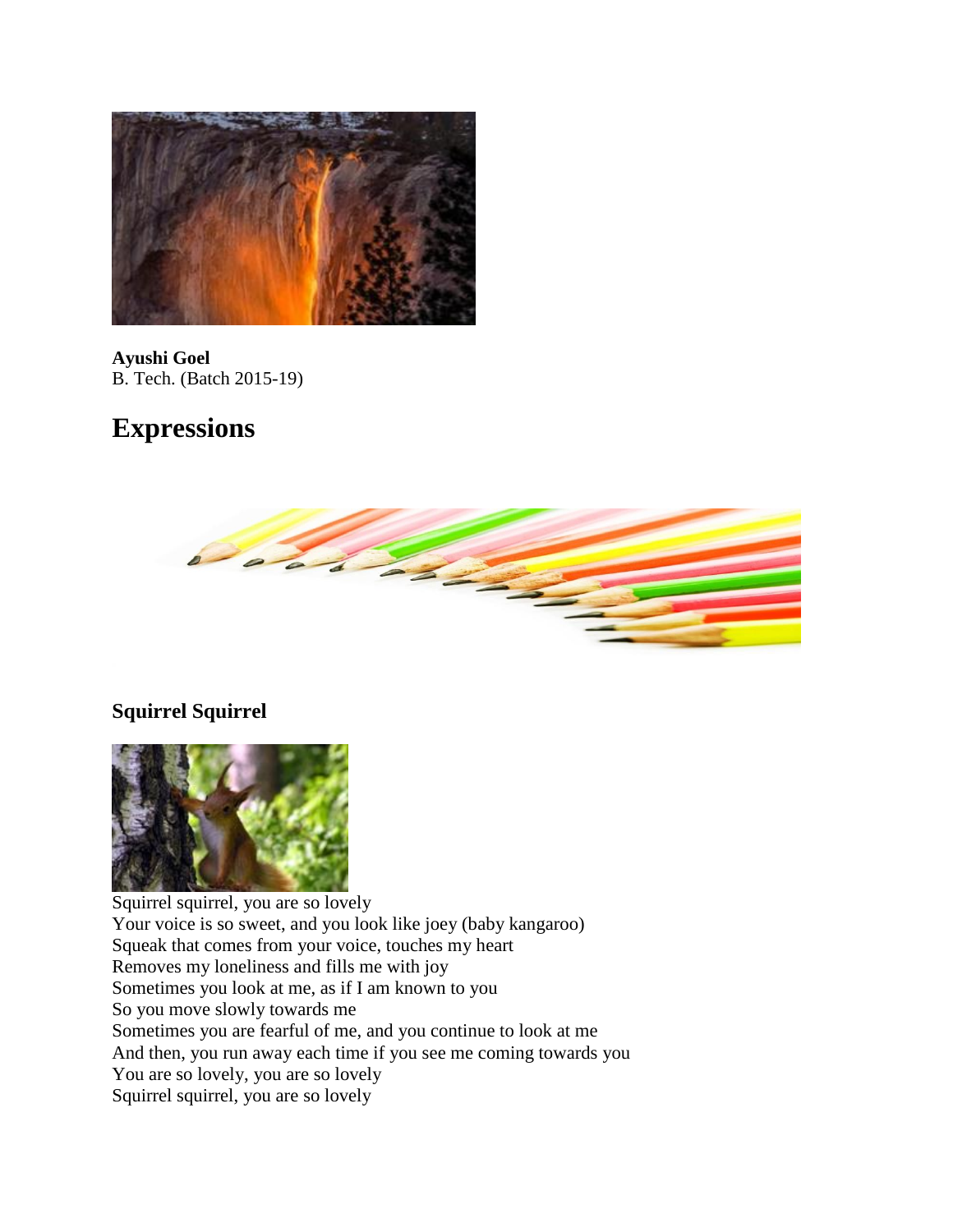#### **Neeraj Sharma**

#### **MBA II**

#### **First step into the real world……**

#### **The first step is scary but if you put it with full grip, you will definitely climb the ladder of success.**

It is full of happiness, joy, sadness, tragedy, dreams, loss, hopes, contentment, desire, love, and hate. Everything that can make us aware of reality. If the fake world, or fantasy world you are living in, is full of things you expected it to become, in the real world, everything is a surprise. You will be the player, no saves, and resets, everything keeps moving forward. Yes, reality is kind of, scary. But it is where we belong, and we need to run, so that we are not left behind.

Over here, there is no one who cares. I do not mean there is no one who cares, I am not saying caring relationships are not available, I am saying no one cares if you miss a payment; they will simply come get your car or change the locks. And it will go on your credit report, and those people won't care. And the next time you apply for an apartment they will just turn you down, and those people really won't care.

No one cares if you creep into too much debt month by month. One day they will simply foreclose. No one will be emotional about it except you. They won't care.

There is not a grade report, no drop-add date, no gpa, no counselor or staff with a smile and understanding heart. Just a record of promises made and promises kept. No one warns you when you are about to break one, because no one cares what that record is. They simply adjust what promises they will let you make.

It is more unemotionally fair than you can probably imagine. And it is absolutely wonderful. You get to be the one who cares, not just about you but about others. To be that person, be around people who will care about you, helping you develop a record of promises kept. You can find these in a number of places (ask me if you like), but find them. Be open to who they are, open yourself to them. Learn together how to help each other succeed.

One final thought: to do all this, you have to walk away from most of the definitions of selfworth that prevailed in college. It no longer matters what anyone thinks about what you drive and what you wear or how cool you are. If you care about what other people think, you will soon be breaking promises. Forget the Bimmer, until the day you can write a check for it.

#### **Sunny Surana**

**B. Tech. (2012-16)**

#### **Achievements**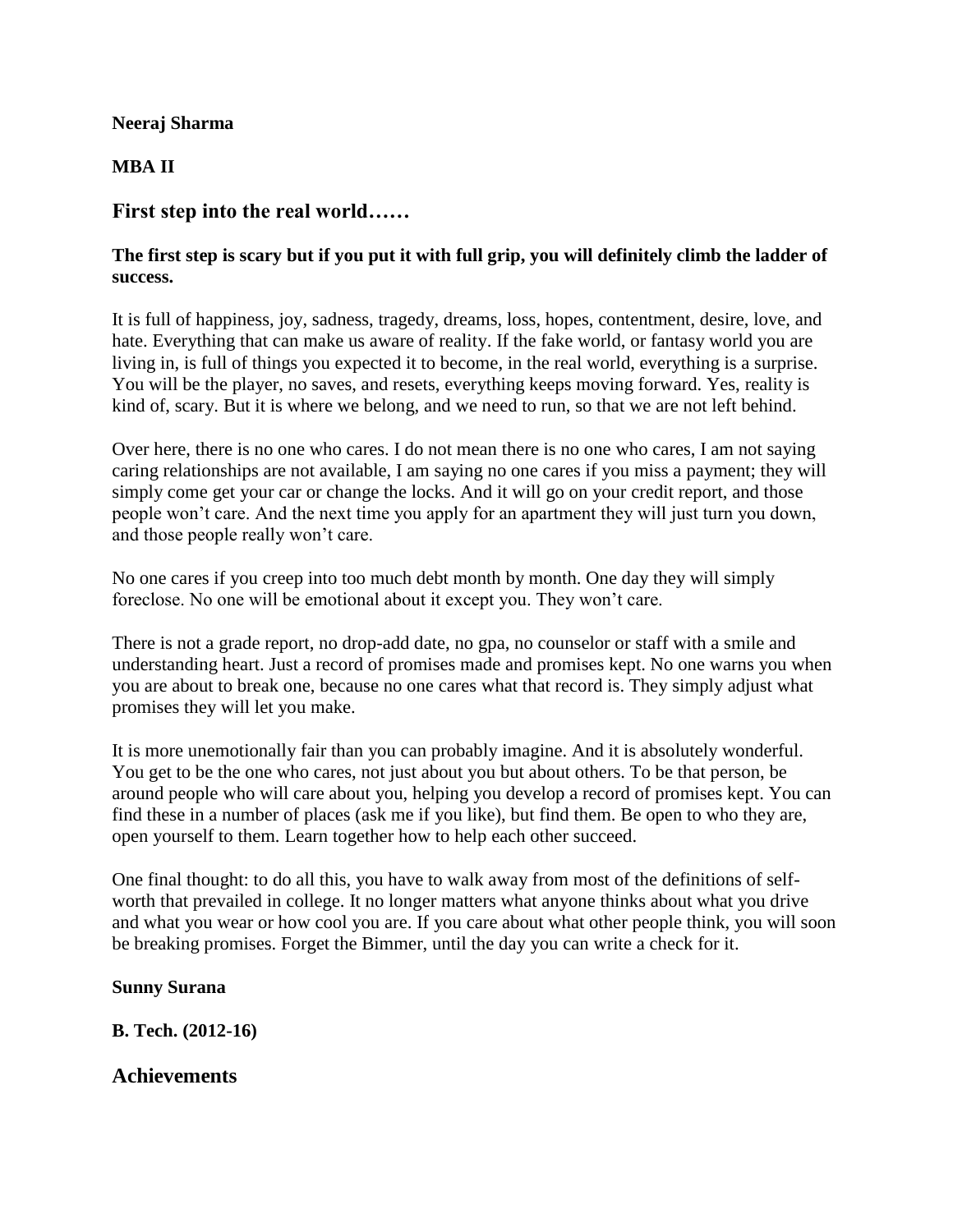## **Prof. Sunil Khanna elected President of AMI**

Prof Sunil Khanna, Vice President, NIIT University, has been elected as the President of Association of Microbiologist of India (AMI). AMI is one of the oldest and most reputed scientific organizations of the country. Dr. Khanna will be assuming charge from April 2016.

## **Sanction Letter for Project**

Dr. Mohd Anul Haq (Assistant Professor, GIS Area) received sanction letter for his project entitled 'Modelling the Snow Properties for their Classification and Identification' having cost of 34 lakhs. This project has been accepted in 'Big Data Analytics – HSRS Data scheme (BDA-HSRS)', a cluster based multi-institutional networked project. Hyperspectral Remote Sensing can be used for the identification and mapping of different snow cover characteristics, such as reflectance/ albedo, snow grain size, moisture content in snow, snow mixed objects study and snow surface temperature.

## **Book Publication: Prof. Trupil Gordhanbhai Limbasiya**

Prof. Trupil Limbasiya published a book, titled 'Novel Approach for Biometric Based Remote User Authentication System' in the Lambert Academic publisher.



## **NU students bag top position at IIT Kanpur**

Akshay Agarwal (B. Tech III), Rahul Agarwal (B. Tech. III) and Manash Jyoti Deka (B. Tech. III) teamed as 'Wizards at work' participated in the Techkriti Appathon 2016, in IIT Kanpur sponsored by Juniper Networks. They bagged the first prize with their application named SWM along with the hardware implementation in the field of Internet Of Things. The project was under the guidance of Mr. Jetendra Joshi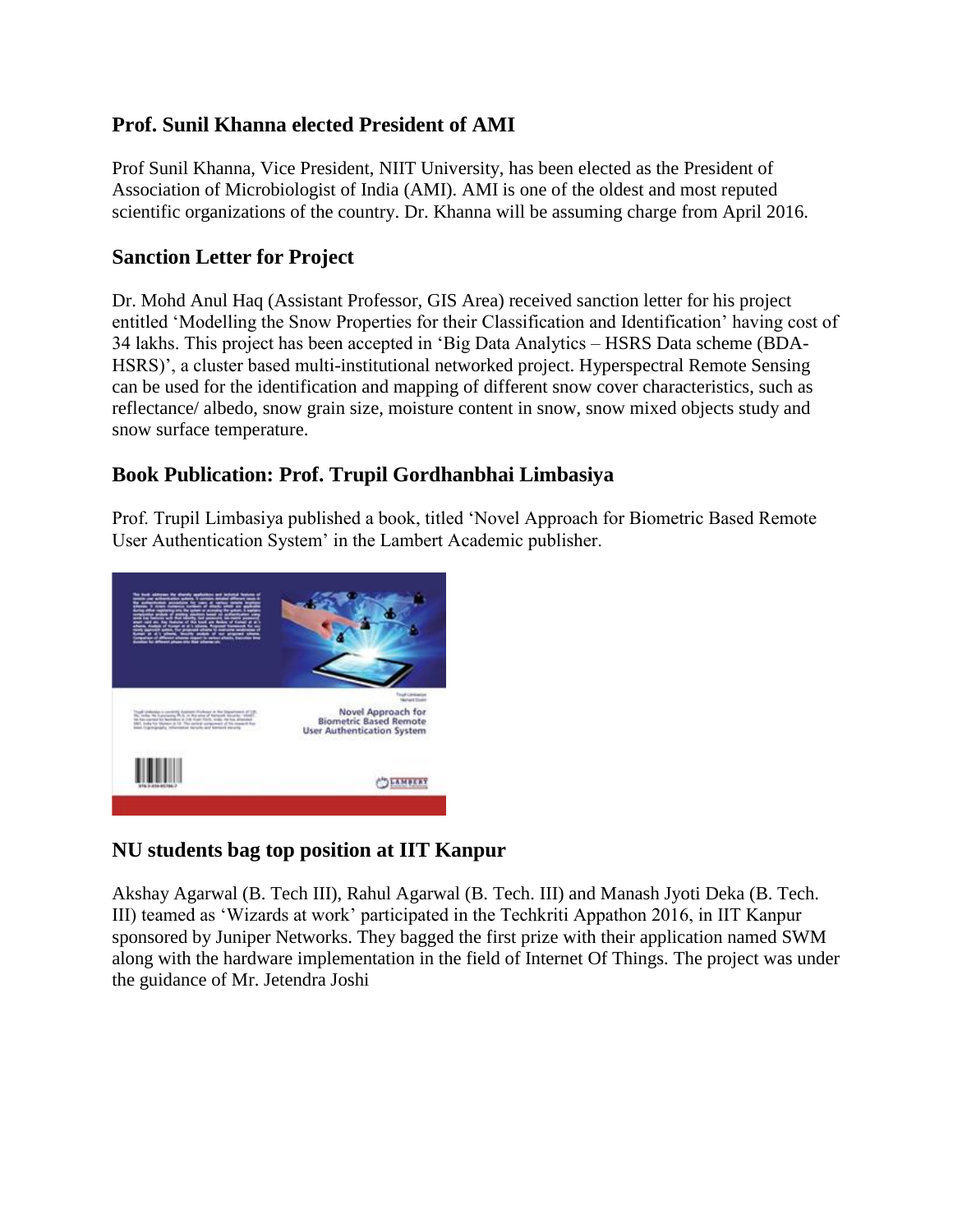

## **NU Student @ conf.kde.in International Conference**

Boudhayan Gupta, from the B. Tech. III (CSE) was invited to speak at conf.kde.in 2016, an International conference on 'KDE and the Wider Free and Open Source Software Ecosystem', held at LNMIIT Jaipur, on 5th-6th March, 2016. He delivered two talks to an audience of software engineers, managers and students from India and abroad.



The conference also included workshops on Qt, Git and other widely used software technologies, as well as hackathons. KDE is one of the organisations accepted by Google Summer of Code; many prospective GSoC students attended the talks and workshop sessions to get a head start into their Summer of Code projects.

### **Internshala Student Partner**

Akhil Dandamudi from B. Tech. III (CSE) has been selected as Internshala Student Partner, from NIIT University.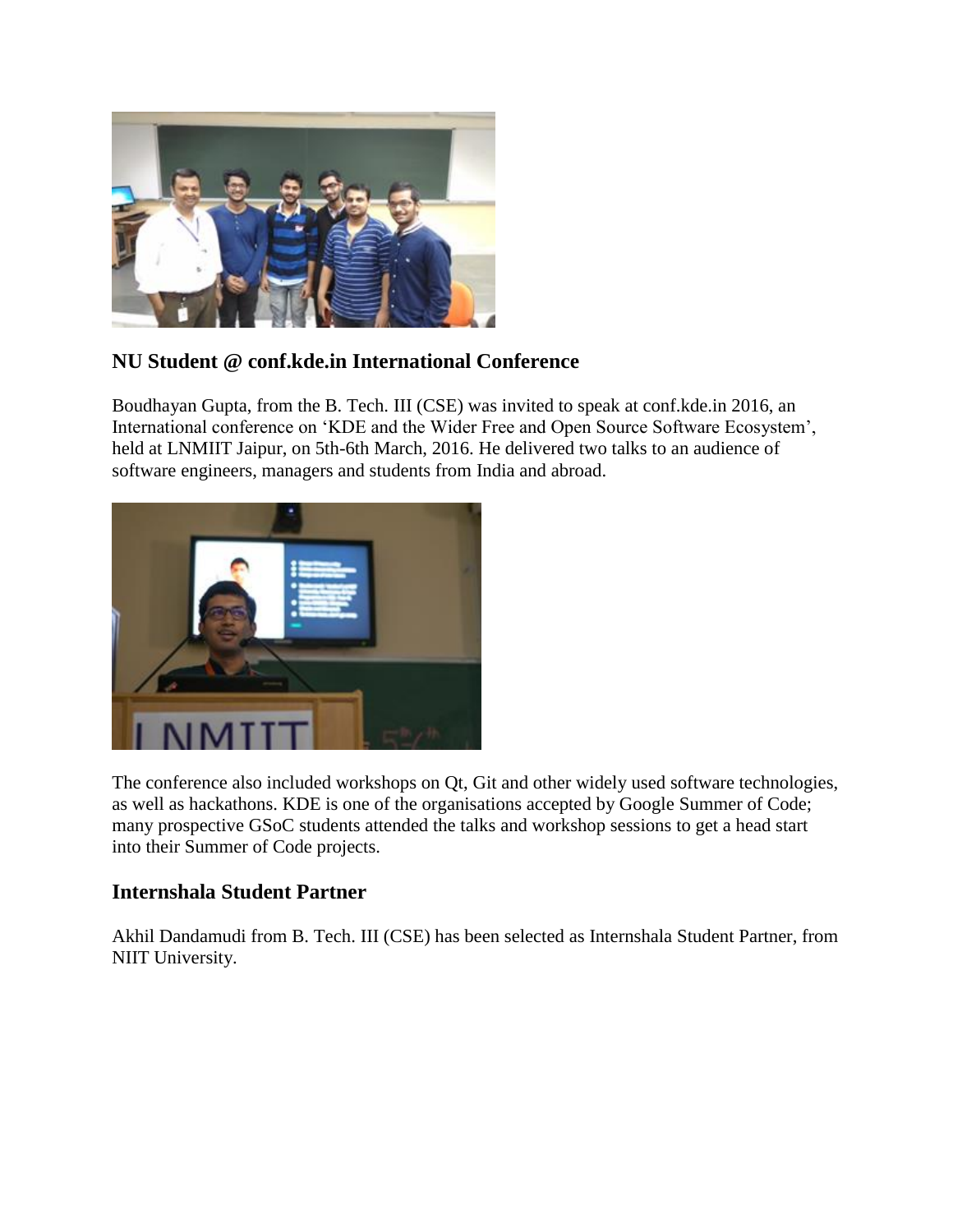#### TO WHOM IT MAY CONCERN

This is to certify that Akhil Dandamudi of NIIT University has been Student Partner(ISP).

Internshala, founded by a team of IIT alumni, is India's leading intl platform for college students.

As ISP, Akhil Dandamudi's responsibilities include making student services and how it can help them in their careers.

I'd sincerely request college authorities to provide necessary app

You may please contact the under signed for any queries you ma Internshala or ISP programme.

Warm regards.

## **Research @ NU**

## **Dr. Anuradha Parasar presents paper at a Conference of EU-India E-QUAL Project**

Dr. Anuradha Parasar presented a paper on 'Faculty in Digital Age Classroom: Challenges & Opportunities' at International Conference on Disciplinary Discourses on the Use of Technology 'IACDDI' from 17th-18th March, 2016 at University of Hyderabad. The conference was organized under the EU-India E-QUAL Project.





#### **Papers published by Dr. Ganapathirao Maradana**

Dr. Ganapathirao Maradana published various papers that included:

Ganapathirao M. , Ravindran R. and Samyuktha, N. : Effect of viscous dissipation on MHD mixed convective flow over a vertical wedge embedded in a porous medium with non-uniform slot suction or injection, Journal of Porous Media, DOI: 10.1615/JPorMedia.v19.i1.40, Pages 47- 63, 2016 in the International Journal named as 'Journal of Porous Media' indexed in Science Citation.

Samyuktha, N., Ravindran R. and Ganapathirao M.\* (Corresponding Author): Unsteady mixed convection flow over a vertical plate in a porous medium with non-uniform slot suction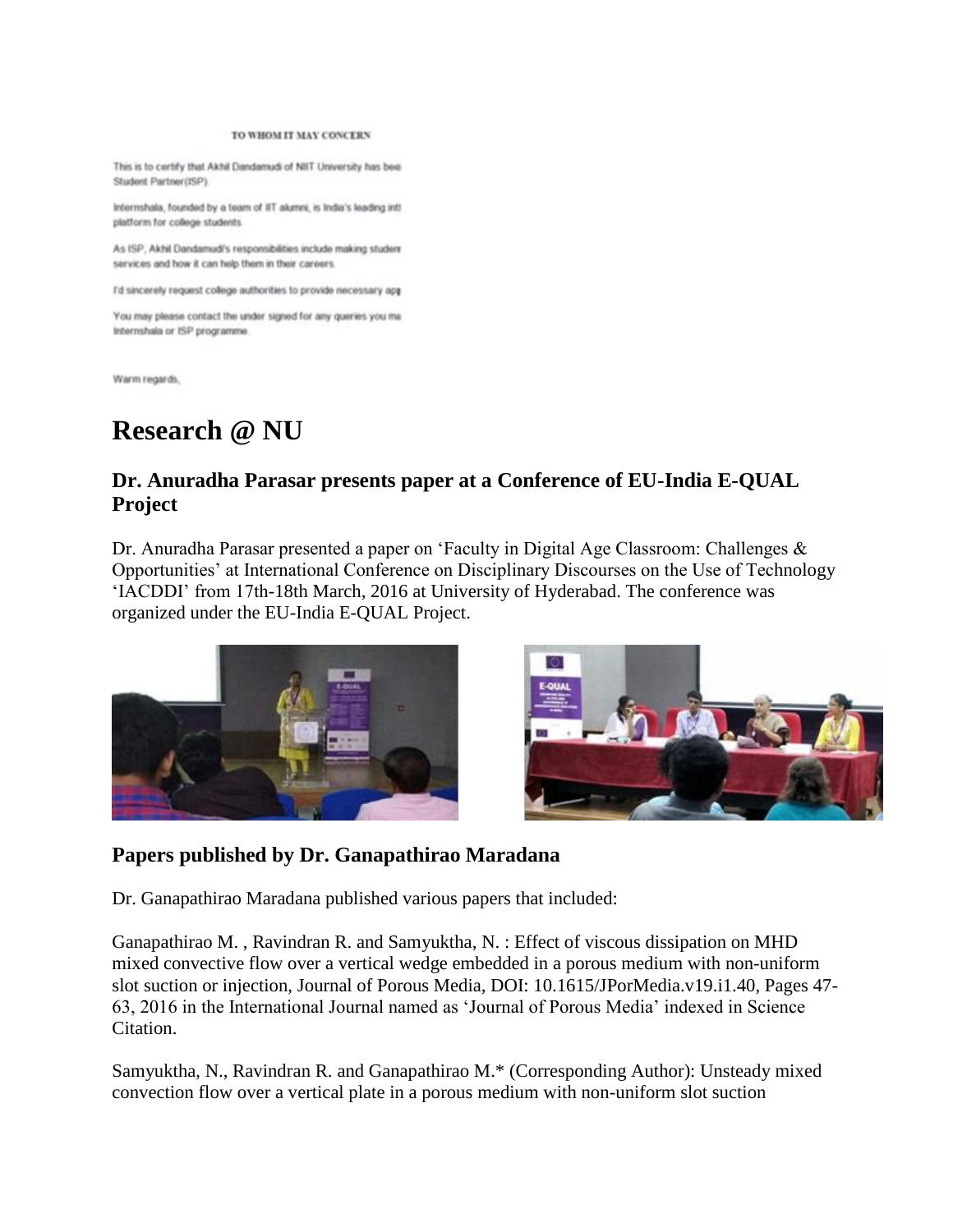(injection), Journal of Porous Media (Accepted)in the International Journal named as 'Journal of Porous Media' indexed in Science Citation.

Ganapathirao M. and Ravindran R.: Non-uniform slot suction/injection into mixed convective MHD flow over a vertical wedge with chemical reaction, Procedia Engineering, 127 (2015) 1102-1109in the International Journal named as 'Procedia Engineering' indexed in the Scopus.

### **Paper Presentation by Dr. Ganapathirao Maradana**

A paper titled 'Non-Uniform Slot Suction/Injection into Mixed Convective MHD Flow Over a Vertical Wedge with Chemical Reaction' in the International Conference on Computational Heat and Mass Transfer (ICCHMT-2015). The Conference took place from 30th November-2nd December, 2015, at National Institute of Technology, Warangal, India.

A paper titled 'Soret and Dufour Effects on Unsteady Mixed Convection Flow over a Vertical Cone in Porous Medium with Non-Uniform Slot Suction/Injection' in the International Conference on Recent Trends in Engineering & Material Science (ICEMS-2016). The Conference took place from 17th – 19th March, 2016, at Jaipur National University, Jaipur, India.

### **Rishabh Kumar's Conference in Dubai**

Rishabh Kumar of B. Tech. III (CSE) and his colleagues Manash Deka, Lakshya Gaurav Moitra and Anshumali Singh published a research paper in the domain of 'Smart Environment', under the guidance of Prof. Jetendra Joshi. Rishabh Kumar presented the paper at the second IEEE CIICS, 2016, in Dubai, held from 13th-15th March, 2016.

### **Lakshya Gourav Moitra and Anshumali Singh get two Research Papers Published**

Anshumali Singh and Lakshya Gourav Moitra of B. Tech. III (ECE) published two research papers on the topics 'When Social Networking Meets Internet of Things' and 'DASITS – Driver Assistance System in Intelligent Transportation System', under the guidance of Prof. Jetendra Joshi , in IEEE, an International journal. They presented the paper in the conferences in Germany as well as Switzerland, from 21st-24th March, 2016.

### **Anoop Sharma's Paper Published**

Anoop Sharma, MBA F&B VIII, got his paper accepted for presentation in the National Conference on Business Management. His research is on '21st Century: Role of Academic Research', scheduled to be presented on 17th April, 2016 at IIC, New Delhi.

### **Prof. Trupil Gordhanbhai Limbasiya: Conference in Udaipur**

Prof. Trupil Limbasiya published a research article, titled 'A User Privacy Conserving Authentication System Using Smart Card based on Biometric Identity' in the second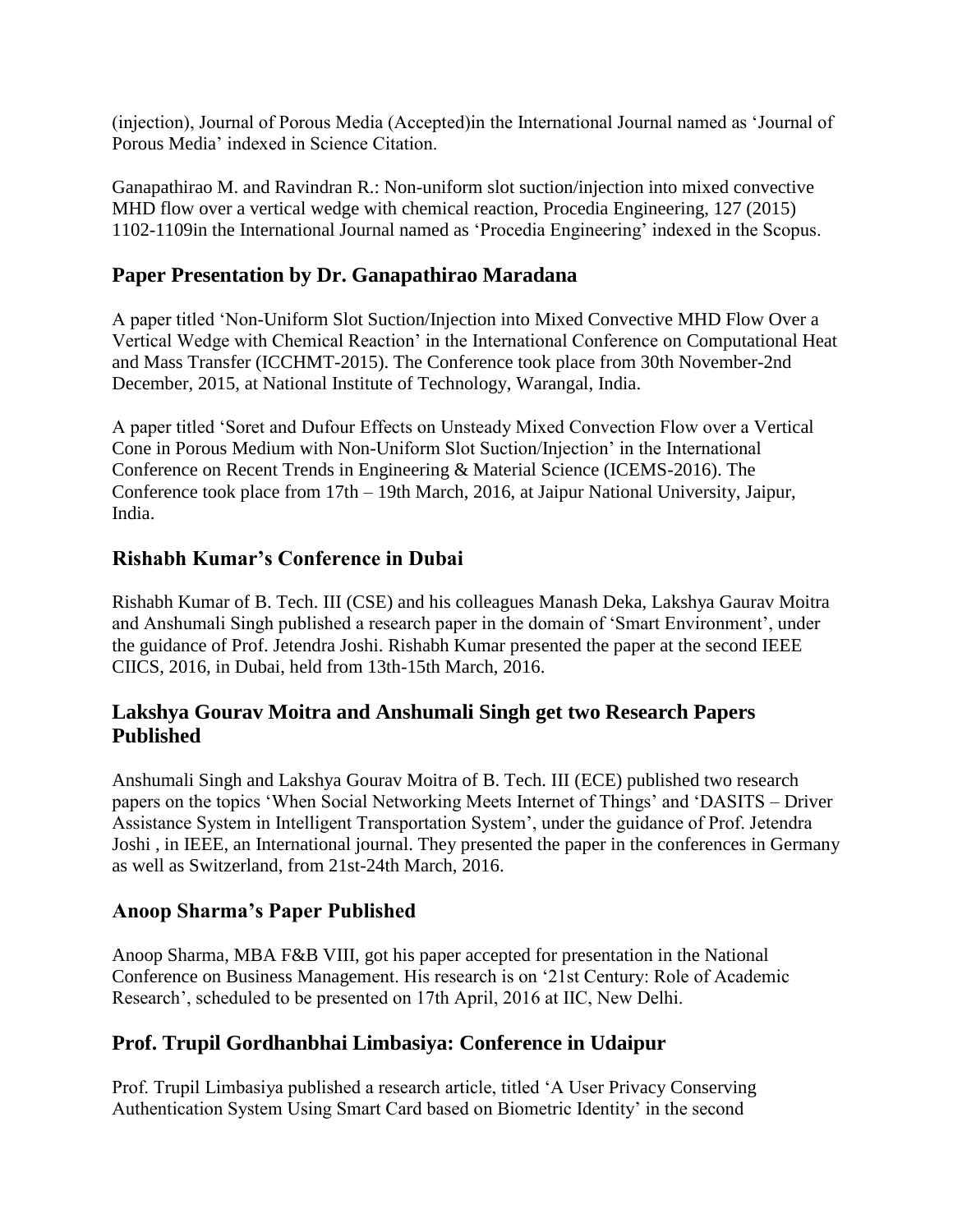International Conference on Information and Communication Technology for Competitive Strategies, 2016, by ACM. The Conference took place from 4th-5th March, 2016 at Udaipur, India.

## **Rishabh Kumar's Paper Published**

Rishabh Kumar presented a research paper in the 2nd IEEE CIICS 2016 conference in Sharjah, Dubai from 13th-15th March, 2016. The title of the research paper is 'Cloud Based Energy Efficient Smart Cooling System System'.

The co-authors are: Jetendra Joshi, Rishabh Kumar, Manash Jyoti Deka, Anshumali Singh, Lakshya Gaurav Moitra and Aman Tyagi. The paper was written under the guidance of Mr. Jetendra Joshi.



## **Research paper**

Anshumali Singh, Lakshyagourav Moitra and Manash Deka from B. Tech. III wrote two research papers under the guidance of Mr. Jetendra Joshi, which have been selected for 30th IEEE International Conference on 'Advanced Information Networking and Applications (AINA-2016)' to be held at Crans-Montana, Switzerland from 23rd-25th March, 2016.